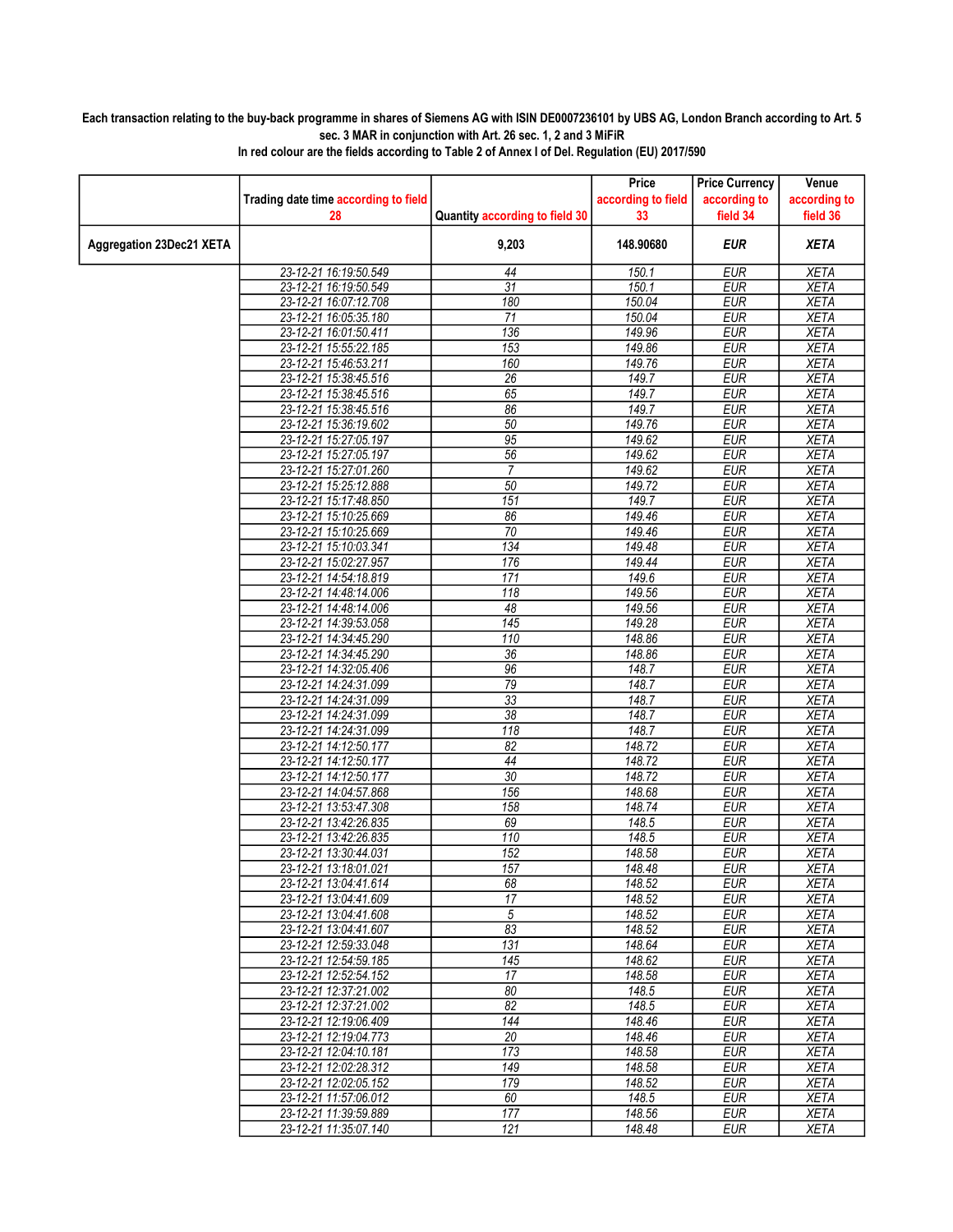| 23-12-21 11:26:22.668 | 176             | 148.48 | <b>EUR</b> | <b>XETA</b> |
|-----------------------|-----------------|--------|------------|-------------|
| 23-12-21 11:11:07.381 | 160             | 148.68 | <b>EUR</b> | <b>XETA</b> |
| 23-12-21 10:59:51.933 | 156             | 148.74 | <b>EUR</b> | <b>XETA</b> |
| 23-12-21 10:59:18.162 | 40              | 148.7  | <b>EUR</b> | <b>XETA</b> |
| 23-12-21 10:55:29.110 | $\overline{22}$ | 148.66 | <b>EUR</b> | <b>XETA</b> |
| 23-12-21 10:55:29.101 | 136             | 148.66 | <b>EUR</b> | <b>XETA</b> |
| 23-12-21 10:53:20.240 | 163             | 148.74 | <b>EUR</b> | <b>XETA</b> |
| 23-12-21 10:47:16.343 | 26              | 148.5  | <b>EUR</b> | <b>XETA</b> |
| 23-12-21 10:47:16.343 | $\overline{4}$  | 148.5  | <b>EUR</b> | <b>XETA</b> |
| 23-12-21 10:47:16.343 | $\overline{91}$ | 148.5  | <b>EUR</b> | <b>XETA</b> |
| 23-12-21 10:47:16.343 | 57              | 148.5  | <b>EUR</b> | <b>XETA</b> |
| 23-12-21 10:34:58.234 | 84              | 148.4  | <b>EUR</b> | <b>XETA</b> |
| 23-12-21 10:34:58.234 | 68              | 148.4  | <b>EUR</b> | <b>XETA</b> |
| 23-12-21 10:24:42.139 | 96              | 148.5  | <b>EUR</b> | <b>XETA</b> |
| 23-12-21 10:24:42.139 | 58              | 148.5  | <b>EUR</b> | <b>XETA</b> |
| 23-12-21 10:20:48.730 | 115             | 148.48 | <b>EUR</b> | <b>XETA</b> |
| 23-12-21 10:12:20.999 | 164             | 148.5  | <b>EUR</b> | <b>XETA</b> |
| 23-12-21 10:01:30.448 | 118             | 148.34 | <b>EUR</b> | <b>XETA</b> |
| 23-12-21 10:01:30.448 | 36              | 148.34 | <b>EUR</b> | <b>XETA</b> |
| 23-12-21 09:47:19.959 | 171             | 148.36 | <b>EUR</b> | <b>XETA</b> |
| 23-12-21 09:34:38.847 | 109             | 148.42 | <b>EUR</b> | <b>XETA</b> |
| 23-12-21 09:34:38.845 | $\sqrt{5}$      | 148.42 | <b>EUR</b> | <b>XETA</b> |
| 23-12-21 09:34:08.692 | $\overline{26}$ | 148.42 | <b>EUR</b> | <b>XETA</b> |
| 23-12-21 09:33:21.135 | $\overline{9}$  | 148.42 | <b>EUR</b> | <b>XETA</b> |
| 23-12-21 09:26:26.165 | 163             | 148.76 | <b>EUR</b> | <b>XETA</b> |
| 23-12-21 09:16:55.159 | 150             | 148.86 | <b>EUR</b> | <b>XETA</b> |
| 23-12-21 09:15:27.212 | 109             | 148.94 | <b>EUR</b> | <b>XETA</b> |
| 23-12-21 09:11:51.973 | 146             | 148.88 | <b>EUR</b> | <b>XETA</b> |
| 23-12-21 08:58:24.763 | 49              | 149.02 | <b>EUR</b> | <b>XETA</b> |
| 23-12-21 08:58:24.763 | 109             | 149.02 | <b>EUR</b> | <b>XETA</b> |
| 23-12-21 08:50:00.186 | 147             | 148.92 | <b>EUR</b> | <b>XETA</b> |
| 23-12-21 08:38:30.726 | 163             | 148.64 | <b>EUR</b> | <b>XETA</b> |
| 23-12-21 08:22:47.722 | 6               | 148.84 | <b>EUR</b> | <b>XETA</b> |
| 23-12-21 08:22:47.722 | 121             | 148.84 | <b>EUR</b> | <b>XETA</b> |
| 23-12-21 08:22:47.722 | 46              | 148.84 | <b>EUR</b> | <b>XETA</b> |
| 23-12-21 08:21:35.453 | 126             | 148.86 | <b>EUR</b> | <b>XETA</b> |
| 23-12-21 08:16:32.372 | 20              | 148.98 | <b>EUR</b> | <b>XETA</b> |
| 23-12-21 08:16:32.372 | 27              | 148.98 | <b>EUR</b> | <b>XETA</b> |
| 23-12-21 08:16:32.372 | 50              | 148.98 | <b>EUR</b> | <b>XETA</b> |
| 23-12-21 08:16:32.372 | 81              | 148.96 | <b>EUR</b> | <b>XETA</b> |
| 23-12-21 08:02:37.815 | 172             | 149.04 | <b>EUR</b> | <b>XETA</b> |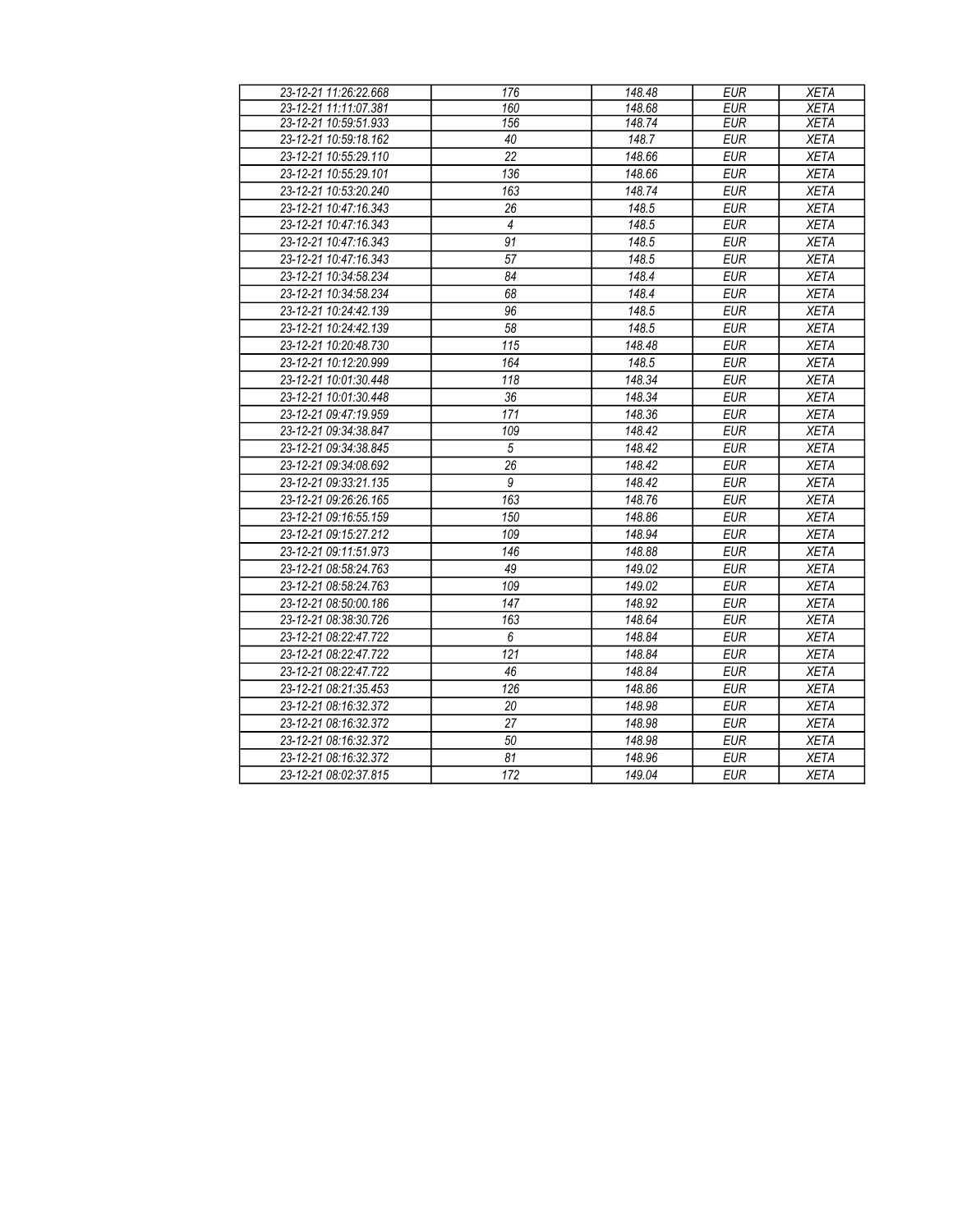## Each order relating to the buy-back programme above according to Art. 5 sec. 3 MAR in conjunction with Art. 25 sec. 1 and 2 MiFiR

In red colour are the fields according to Table 2 of the Annex of Del. Regulation (EU) 2017/580; alternatively you may report the

| Date and Time according to field 9 | <b>Segment MIC code</b><br>according to field 16 | <b>Transaction price</b><br>according to field 28 | <b>Price currency according</b><br>to field 29 | <b>Buy-sell indicator</b><br>according to field 32 |
|------------------------------------|--------------------------------------------------|---------------------------------------------------|------------------------------------------------|----------------------------------------------------|
| 23-12-21 16:19:50.549              | <b>XETA</b>                                      | 150.1                                             | <b>EUR</b>                                     | <b>BUY</b>                                         |
| 23-12-21 16:19:50.549              | <b>XETA</b>                                      | 150.1                                             | <b>EUR</b>                                     | <b>BUY</b>                                         |
| 23-12-21 16:07:12.708              | <b>XETA</b>                                      | 150.04                                            | <b>EUR</b>                                     | <b>BUY</b>                                         |
| 23-12-21 16:05:35.180              | <b>XETA</b>                                      | 150.04                                            | <b>EUR</b>                                     | <b>BUY</b>                                         |
| 23-12-21 16:01:50.411              | <b>XETA</b>                                      | 149.96                                            | <b>EUR</b>                                     | <b>BUY</b>                                         |
| 23-12-21 15:55:22.185              | <b>XETA</b>                                      | 149.86                                            | <b>EUR</b>                                     | <b>BUY</b>                                         |
| 23-12-21 15:46:53.211              | <b>XETA</b>                                      | 149.76                                            | <b>EUR</b>                                     | <b>BUY</b>                                         |
| 23-12-21 15:38:45.516              | <b>XETA</b>                                      | 149.7                                             | <b>EUR</b>                                     | <b>BUY</b>                                         |
| 23-12-21 15:38:45.516              | <b>XETA</b>                                      | 149.7                                             | <b>EUR</b>                                     | <b>BUY</b>                                         |
| 23-12-21 15:38:45.516              | <b>XETA</b>                                      | 149.7                                             | <b>EUR</b>                                     | <b>BUY</b>                                         |
| 23-12-21 15:36:19.602              | <b>XETA</b>                                      | 149.76                                            | <b>EUR</b>                                     | <b>BUY</b>                                         |
| 23-12-21 15:27:05.197              | <b>XETA</b>                                      | 149.62                                            | <b>EUR</b>                                     | <b>BUY</b>                                         |
| 23-12-21 15:27:05.197              | <b>XETA</b>                                      | 149.62                                            | <b>EUR</b>                                     | <b>BUY</b>                                         |
| 23-12-21 15:27:01.260              | <b>XETA</b>                                      | 149.62                                            | <b>EUR</b>                                     | <b>BUY</b>                                         |
| 23-12-21 15:25:12.888              | <b>XETA</b>                                      | 149.72                                            | <b>EUR</b>                                     | <b>BUY</b>                                         |
| 23-12-21 15:17:48.850              | <b>XETA</b>                                      | 149.7                                             | <b>EUR</b>                                     | <b>BUY</b>                                         |
| 23-12-21 15:10:25.669              | <b>XETA</b>                                      | 149.46                                            | <b>EUR</b>                                     | <b>BUY</b>                                         |
| 23-12-21 15:10:25.669              | <b>XETA</b>                                      | 149.46                                            | <b>EUR</b>                                     | <b>BUY</b>                                         |
| 23-12-21 15:10:03.341              | <b>XETA</b>                                      | 149.48                                            | <b>EUR</b>                                     | <b>BUY</b>                                         |
| 23-12-21 15:02:27.957              | <b>XETA</b>                                      | 149.44                                            | <b>EUR</b>                                     | <b>BUY</b>                                         |
| 23-12-21 14:54:18.819              | <b>XETA</b>                                      | 149.6                                             | <b>EUR</b>                                     | <b>BUY</b>                                         |
| 23-12-21 14:48:14.006              | <b>XETA</b>                                      | 149.56                                            | <b>EUR</b>                                     | <b>BUY</b>                                         |
| 23-12-21 14:48:14.006              | <b>XETA</b>                                      | 149.56                                            | <b>EUR</b>                                     | <b>BUY</b>                                         |
| 23-12-21 14:39:53.058              | <b>XETA</b>                                      | 149.28                                            | <b>EUR</b>                                     | <b>BUY</b>                                         |
| 23-12-21 14:34:45.290              | <b>XETA</b>                                      | 148.86                                            | <b>EUR</b>                                     | <b>BUY</b>                                         |
| 23-12-21 14:34:45.290              | <b>XETA</b>                                      | 148.86                                            | <b>EUR</b>                                     | <b>BUY</b>                                         |
| 23-12-21 14:32:05.406              | <b>XETA</b>                                      | 148.7                                             | <b>EUR</b>                                     | <b>BUY</b>                                         |
| 23-12-21 14:24:31.099              | <b>XETA</b>                                      | 148.7                                             | <b>EUR</b>                                     | <b>BUY</b>                                         |
| 23-12-21 14:24:31.099              | <b>XETA</b>                                      | 148.7                                             | <b>EUR</b>                                     | <b>BUY</b>                                         |
| 23-12-21 14:24:31.099              | <b>XETA</b>                                      | 148.7                                             | <b>EUR</b>                                     | <b>BUY</b>                                         |
| 23-12-21 14:24:31.099              | <b>XETA</b>                                      | 148.7                                             | <b>EUR</b>                                     | <b>BUY</b>                                         |
| 23-12-21 14:12:50.177              | <b>XETA</b>                                      | 148.72                                            | <b>EUR</b>                                     | <b>BUY</b>                                         |
| 23-12-21 14:12:50.177              | <b>XETA</b>                                      | 148.72                                            | <b>EUR</b>                                     | <b>BUY</b>                                         |
| 23-12-21 14:12:50.177              | <b>XETA</b>                                      | 148.72                                            | <b>EUR</b>                                     | <b>BUY</b>                                         |
| 23-12-21 14:04:57.868              | <b>XETA</b>                                      | 148.68                                            | <b>EUR</b>                                     | <b>BUY</b>                                         |
| 23-12-21 13:53:47.308              | <b>XETA</b>                                      | 148.74                                            | <b>EUR</b>                                     | <b>BUY</b>                                         |
| 23-12-21 13:42:26.835              | XETA                                             | 148.5                                             | EUR                                            | <b>BUY</b>                                         |
| 23-12-21 13:42:26.835              | <b>XETA</b>                                      | 148.5                                             | <b>EUR</b>                                     | <b>BUY</b>                                         |
| 23-12-21 13:30:44.031              | <b>XETA</b>                                      | 148.58                                            | <b>EUR</b>                                     | <b>BUY</b>                                         |
| 23-12-21 13:18:01.021              | <b>XETA</b>                                      | 148.48                                            | <b>EUR</b>                                     | <b>BUY</b>                                         |
| 23-12-21 13:04:41.614              | <b>XETA</b>                                      | 148.52                                            | <b>EUR</b>                                     | <b>BUY</b>                                         |
| 23-12-21 13:04:41.609              | <b>XETA</b>                                      | 148.52                                            | <b>EUR</b>                                     | <b>BUY</b>                                         |
| 23-12-21 13:04:41.608              | <b>XETA</b>                                      | 148.52                                            | <b>EUR</b>                                     | <b>BUY</b>                                         |
| 23-12-21 13:04:41.607              | <b>XETA</b>                                      | 148.52                                            | <b>EUR</b>                                     | <b>BUY</b>                                         |
| 23-12-21 12:59:33.048              | <b>XETA</b>                                      | 148.64                                            | <b>EUR</b>                                     | <b>BUY</b>                                         |
| 23-12-21 12:54:59.185              | <b>XETA</b>                                      | $\frac{1}{148.62}$                                | <b>EUR</b>                                     | <b>BUY</b>                                         |
| 23-12-21 12:52:54.152              | <b>XETA</b>                                      | 148.58                                            | <b>EUR</b>                                     | <b>BUY</b>                                         |
| 23-12-21 12:37:21.002              | <b>XETA</b>                                      | 148.5                                             | <b>EUR</b>                                     | <b>BUY</b>                                         |